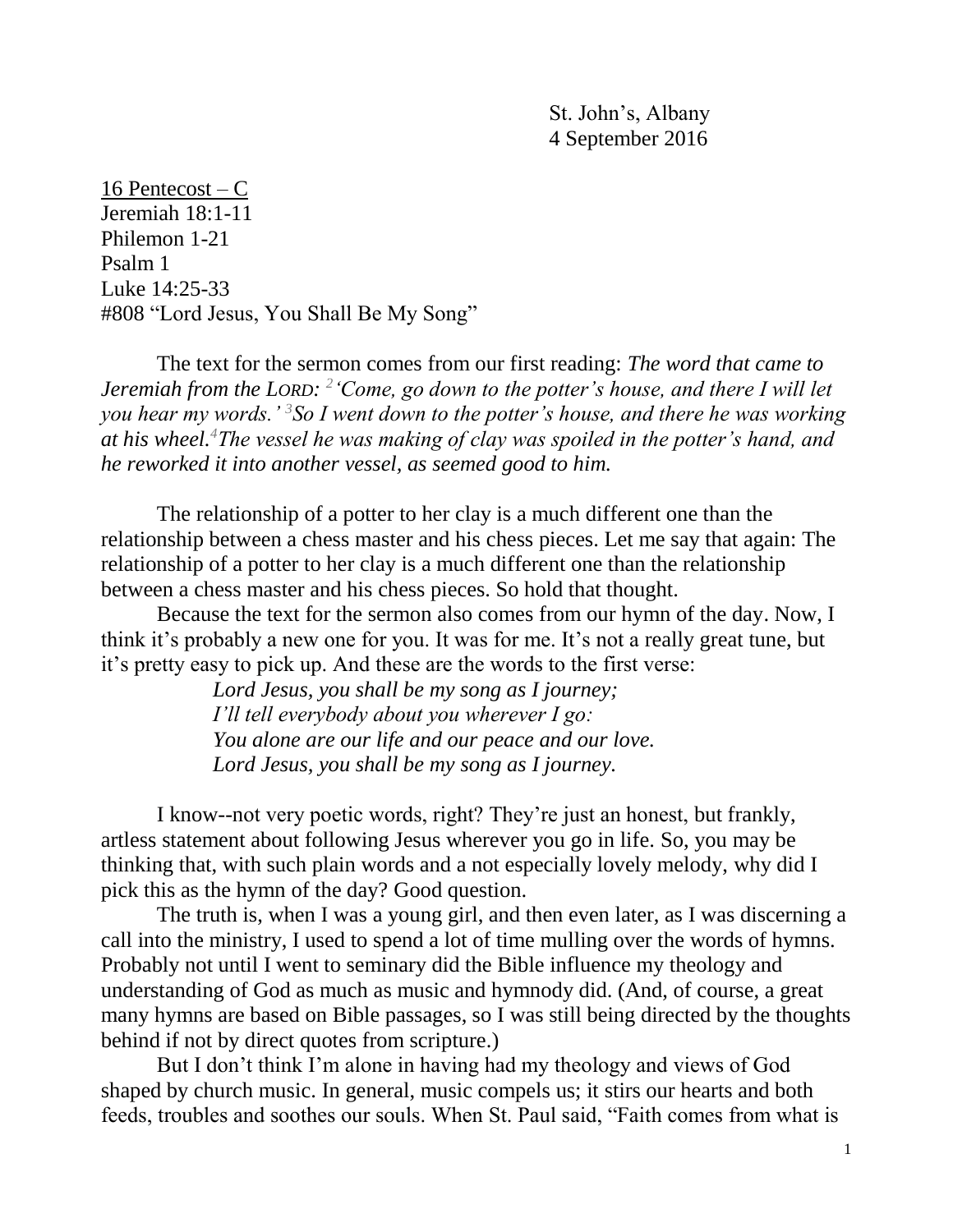heard" he may as well have been talking as much about music as about a preacher's words.

But with hymn-singing you add to music the very thing that is foundational to our living—our breath. We can only sing because we are alive. And we are only alive because we can breathe! Singing, then, is about as basic as breathing—even if we're shy about our voices, even if we don't sing very well. We sing because we breathe. And because we have words with which to sing. And, of course, the language of hymnody is sometimes so lovely, so beautiful that we become swept along in its imagery. Remember from just last week these gorgeous words from our recessional hymn, "Lead on, O King eternal, till sin's fierce war shall cease/and holiness shall whisper the sweet amen of peace."

Back when I was a confirmand, contemplating coming of age in the church, I remember singing "Take My Life, That I May Be" and pondering the words, "Take my will and make it thine; it shall be no longer mine." And I remember the lines "Take my intellect and use every power as thou shalt choose." They troubled me, those two verses. Because I was strong-willed. I had desires, things I wanted to do. And I didn't like the idea of God taking over my intellect. I was a smart student, an independent thinker. I didn't want to become God's little robot. Was I *supposed* to want that?

Around the same time in my life, I also used to muse on the lines from "O Sacred Head, Now Wounded":

*What language shall I borrow, to thank thee dearest friend, for these thy dying sorrow, thy pity without end? Oh, make me thine forever and should I fainting be, Lord, let me never, never, outlive my love to thee.*

And with those words I realized that Jesus' death was not meant to make me die to my own identity, my own will, my own intellect. It was so that I might rise even more surely and confidently into that person God crafted me to be.

When my new-born daughter, Linnea was an extreme preemie in the Neo-natal Intensive Care Unit, I had to gown up and then scrub for three minutes. During that odd and weird cleansing period before I would be allowed to touch my daughter, I silently prayed the Lord's prayer and I sang (in my head) "Christ, Whose Glory Fills the Skies." This is verse three:

*Visit then this soul of mine, pierce the gloom of sin and grief; Fill me, radiancy divine, scatter all my unbelief; More and more thyself display, shining to the perfect day.*

After all, why wouldn't I have felt grief and unbelief in those awful, long and uncertain days? What else could I do but pray? And sing? Even silently? The words of the hymn were the life line connecting me equally to both my fear and my hope.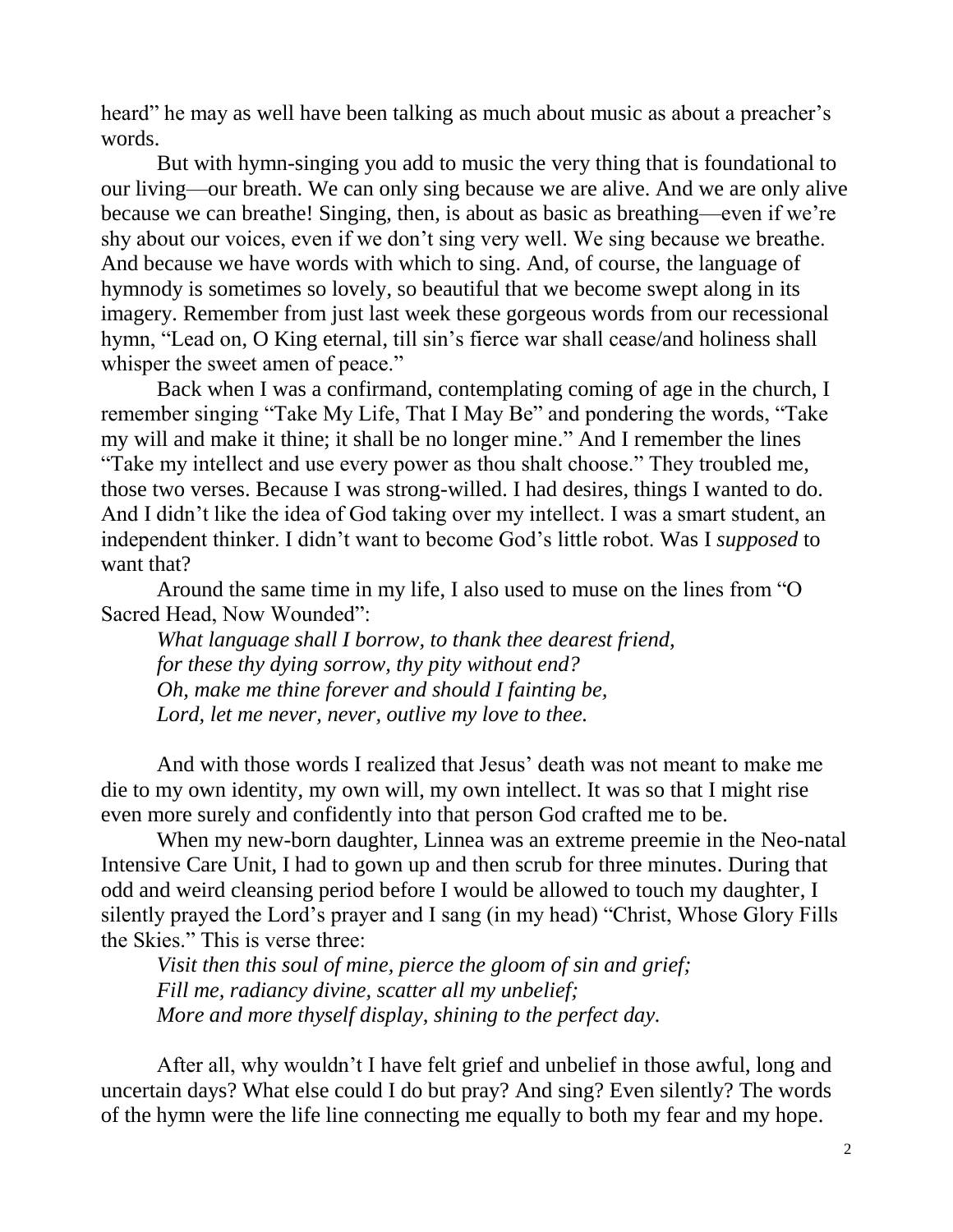Don't hymns work that way for you, too? Because I mean, we've all come to love the song, "There In God's Garden" in the last couple of years. Am I the only person in this room who wants that sung at her funeral? And "I Want to Walk as a Child of the Light"—which Dan has picked as the recessional hymn for today--is the hymn I picked for us to sing at my own mother's funeral. Why? Because the lyrics "When we have run with patience the race, we shall know the joy of Jesus" was a comfort to me, then, and expressed my hope that we will find fulfillment in God. And I picked the song even I knew that neither my mother nor I ever did or do *anything* patiently.

The last two church calls that I've left, we sang "You Have Come Down to the Lakeshore" on my last Sunday. I'm guessing we'll sing it on my last Sunday with you, too. Because honestly, listen to these words:

*Lord, you have looked into my eyes; kindly smiling, you called out my name. On the sand I have abandoned my small boat; Now with you, I will see other seas.*

I ask you, is there any more fitting way to describe the life of faith? *Now with you, I will seek other seas.* The life of service in Christ's name is not a settled life; it is an itinerant life. It is not about buildings. Or stability. Or tradition. Or sameness.

It's about this:

*Lord Jesus, you shall be my song as I journey; I'll tell everybody about you wherever I go: You alone are our life and our peace and our love. Lord Jesus, you shall be my song as I journey.*

Those are not artful words. They're simple words. The tune is—well, Dan will make it sound better than it probably is. But the words direct us to what our live of faith is really, really all about: "Lord Jesus, you shall be my song as I journey."

This life—and this life of faith—is a journey. And we must always, always be prepared to give up that which no longer serves us in our service to God.<br>\*\*\*

\*\*\* \*\*\* \*\*\* \*\*\* And so, we come back to the passage from Jeremiah and my comment at the beginning of this sermon about the difference between the potter and the chess

master.

The chess master moves the pieces. The pieces don't respond. They just get moved from one square to another. Perhaps they are elegantly carved ivory or smoothly-sanded wood. But ultimately, the chess pieces are inanimate and the chess master doesn't know them, doesn't feel them, doesn't engage with them beyond the strategy they can advance against his opponent.